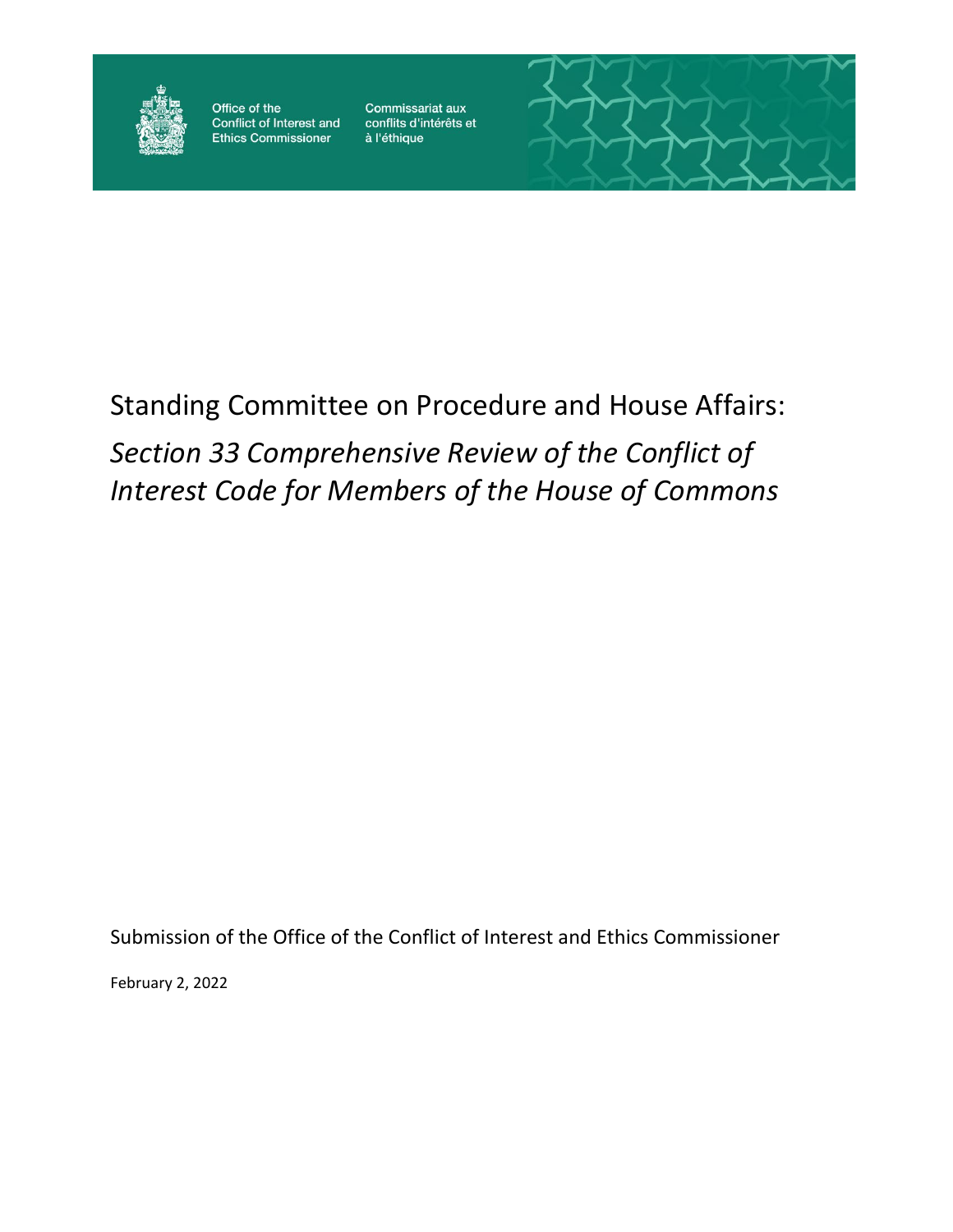# **COMMISSIONER'S FOREWORD**

I am pleased to present to you my submission for the Standing Committee on Procedure and House Affairs' (Committee) comprehensive review of the *Conflict of Interest Code for Members of the House of Commons* (Code), pursuant to section 33.

It is important to consider the context within which the Committee is undertaking this five-year review, as it relates to conflicts of interest both within Canada and abroad and the evolution of our understanding in this area. As it should, the review will bring forward questions raised by the public and by those with direct experience of the system within which the House of Commons operates.

In this regard, it can be said that current frameworks regulating ethical conduct and conflicts of interest have been noted by many Canadians. In considering my role in the administration of the Code, it is vital to understand the need to have effective rules ensuring fairness without requiring a system so complex or demanding that it deters the functioning of the House of Commons. This while also ensuring that transparency remains front of mind.

I have sought in my submission to consider a diversity of views, both domestic and international, and particularly those heard since my appointment as Commissioner four years ago. I have also sought to reconcile these views with the practical realities of the proper administration of the Code on behalf of the House of Commons. To this end, I have been guided by my experience and by the principles that people have told us should underpin conflict of interest regimes. I have also reviewed domestic and international statutes to better understand what other jurisdictions do in the same context.

The Code, as well as my recommendations, reflects the need to ensure fairness, transparency, and accountability. Participation of the individuals that must follow the Code and of all Canadians needs to be considered so that the amendments do not penalize some nor privilege others. My recommendations are positioned in such a way that they not only meet the intent of the Code, but also create the outcome Canadians want and deserve. Practical considerations as well as timeliness of the proposed amendments also shape my recommendations.

While there is room for improvement regarding certain aspects of the Code, I wish to emphasize that I believe the Code is functioning well overall and allows the Office of the Conflict of Interest and Ethics Commissioner to properly fulfill its mandate in providing Canadians with consistent transparent access to important information pertaining to all Members.

Finally, my recommendations aim to safeguard public trust in the integrity of the House of Commons and its Members, and in their endeavour to fulfill their public duties with honesty all while upholding the highest standards.

Mario Dion Conflict of Interest and Ethics Commissioner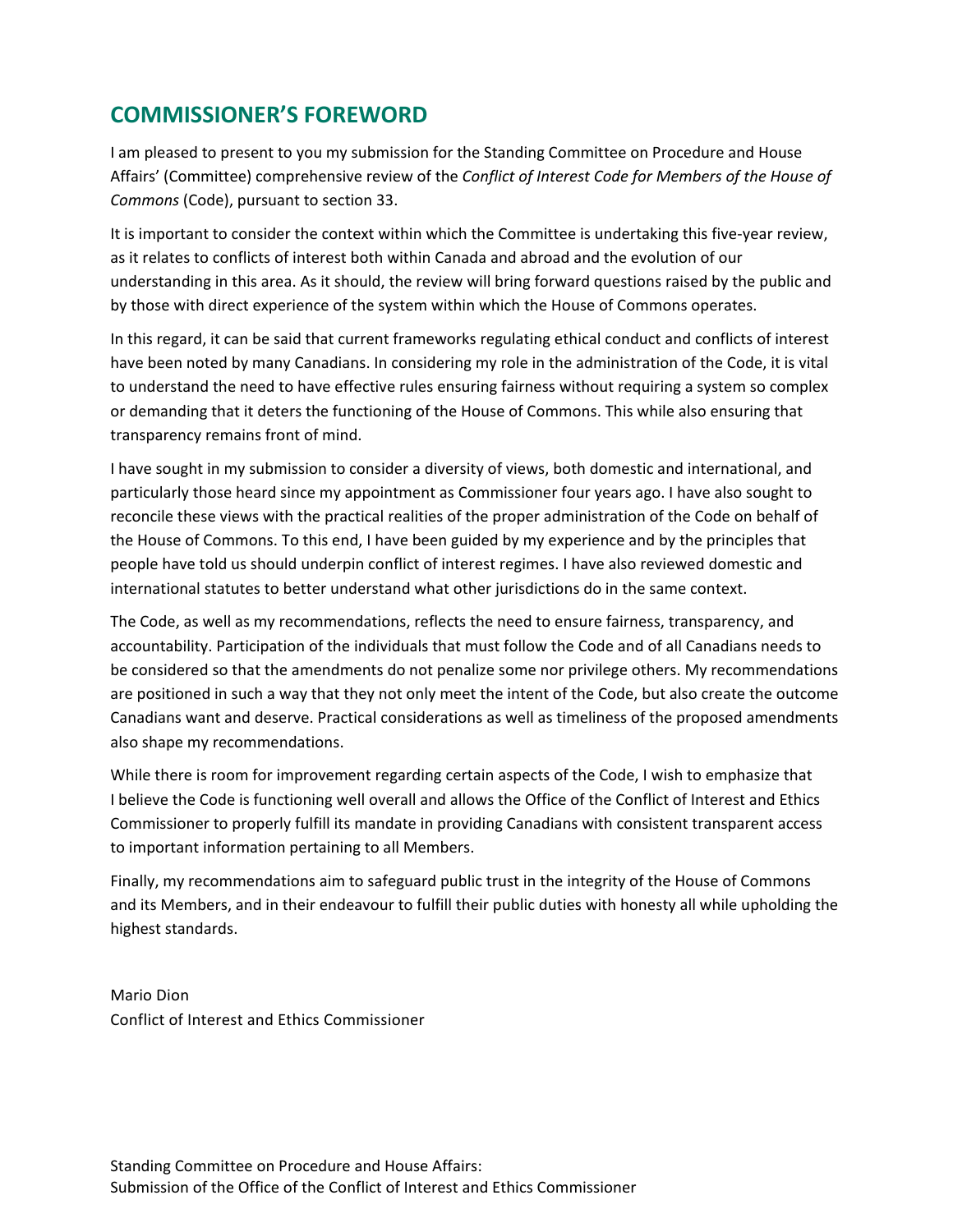### Table of Contents

| Recommendation 1: Set a baseline minimum amount for gifts and potential influence  2            |  |
|-------------------------------------------------------------------------------------------------|--|
| Recommendation 2: Strengthen and align the Rules of Conduct against furthering private          |  |
| Recommendation 3: Prohibit outside activities incompatible with a Member's parliamentary duties |  |
|                                                                                                 |  |
| Recommendation 5: Enhance understanding with mandatory training for new Members 6               |  |
| Recommendation 6: Increase autonomy to amend forms and provide generalized guidance7            |  |
|                                                                                                 |  |
|                                                                                                 |  |
|                                                                                                 |  |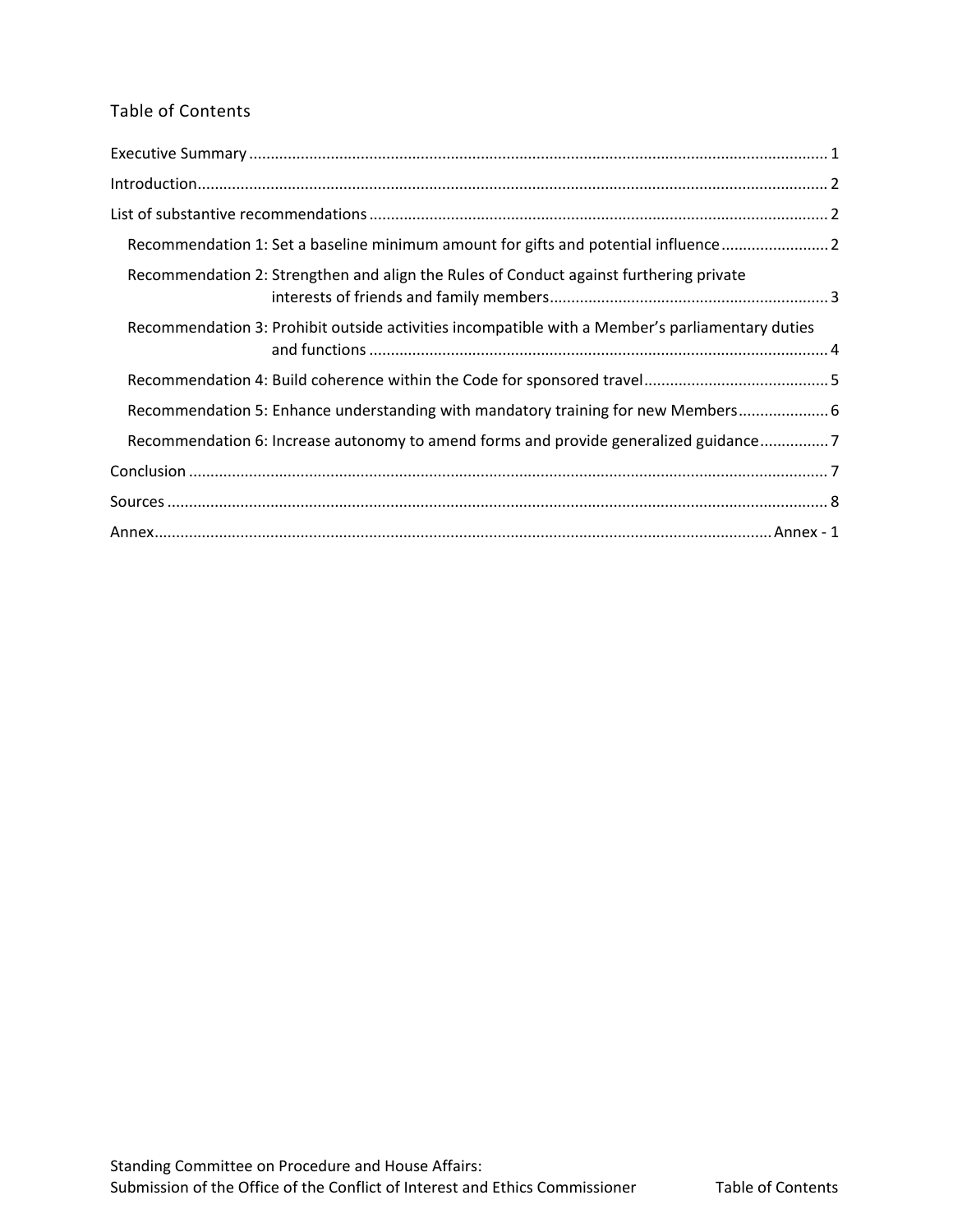# <span id="page-3-0"></span>**EXECUTIVE SUMMARY**

In response to the House of Commons Standing Committee on Procedure and House Affairs' request, this submission proposes six substantive recommendations as part of a five-year review of the *Conflict of Interest Code for Members of the House of Commons* (Code). They set out to improve the current regime, but also consider the individuals that must comply with it and their role in the public eye. The recommendations reflect that Canadians are entitled to know how, when, and why their elected officials could find themselves in a conflict of interest.

The recommendations aim to bring coherence to certain requirements—including those concerning the furthering of private interests, the value of gifts or other benefits, and the prohibition of certain outside activities—as well as reflection on the suitability of sponsored travel to aid understanding and reduce the potential for conflicts of interest. To support these proposals and to ensure compliance with the Code itself, an increase in both educational opportunities and autonomy in issuing guidelines is recommended to ensure that Members understand their obligations. In particular, mandatory training for newly elected Members and ongoing annual training for all is put forward.

In addition to these six recommendations, a series of technical amendments are annexed to this submission to enable a coherent reading and understanding of the Code.

A broad spectrum of points of view have been taken into consideration, making it possible to build recommendations that are reflective of the reality within which the Office of the Conflict of Interest and Ethics Commissioner functions. The recommendations also take into account considerations for how the administration of and compliance with the Code could be approached differently, should the House of Commons wish to move in that direction.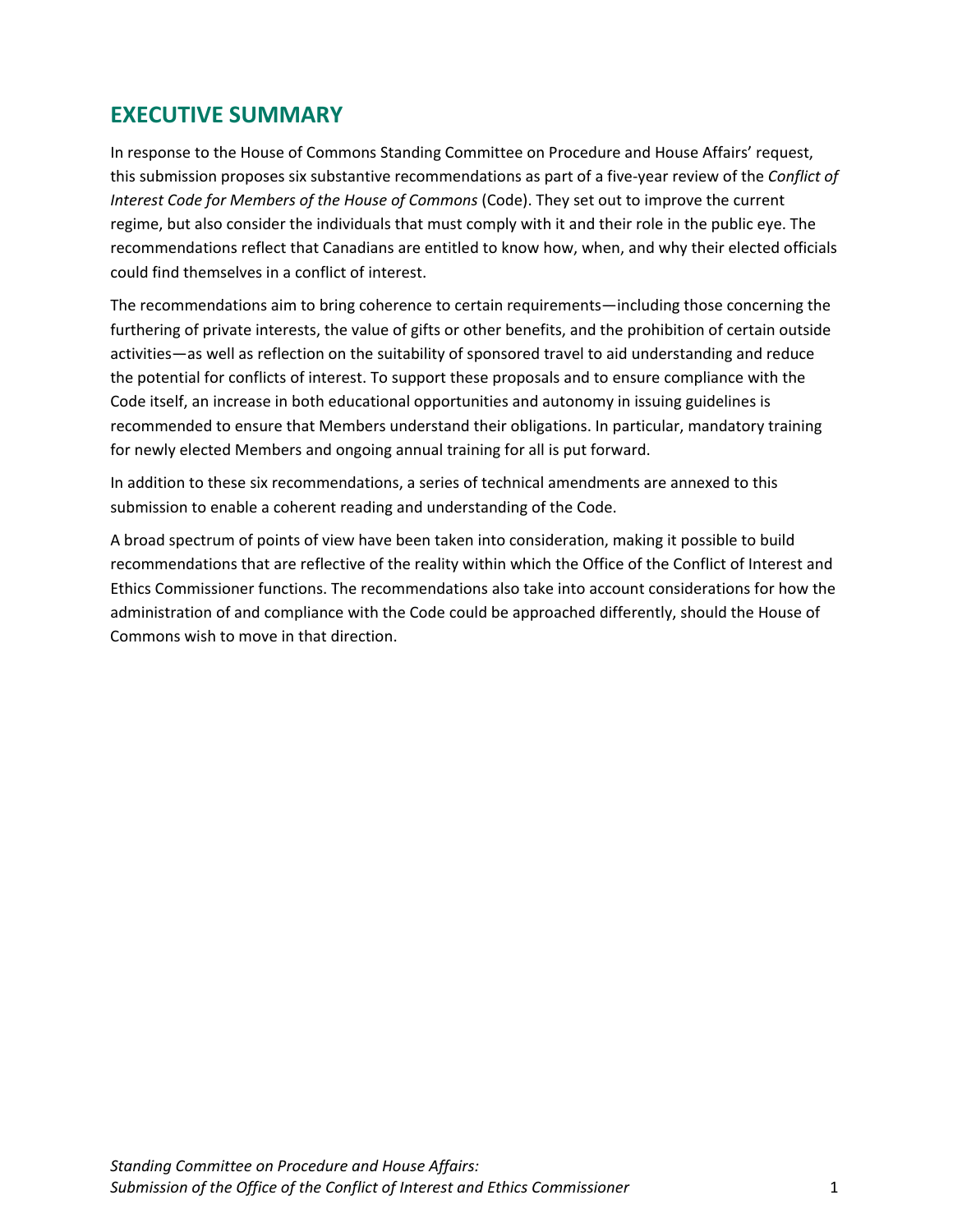## <span id="page-4-0"></span>**INTRODUCTION**

The House of Commons Standing Committee on Procedure and House Affairs (Committee) has undertaken the review set out in section 33 of the *Conflict of Interest Code for Members of the House of Commons* (Code).

The foundations of the Code can be traced back to 1867 with Standing Order 21 stating: "No Member is entitled to vote upon any questions in which he has a direct pecuniary interest, and the vote of any Member so interested will be disallowed." In 2004, this Standing Order was repealed and replaced by the Code, an appendix of the Standing Orders.

The last review of the Code took place in October 2015 and included five amendments.

As the Committee takes up its study and five-year review of the Code with the goal of recommending to the House of Commons how it may be strengthened, I am providing six substantive recommendations for consideration based on my own experience in administering the Code over the last four years. These recommendations are oriented to increase effectiveness and understanding of the actions taken by the Office of the Conflict of Interest and Ethics Commissioner (Office) to ensure Members' compliance with the Code's rules.

It is natural that our understanding of conflicts of interest matures and evolves, as does our society. The Code cannot in and of itself solve all issues, nor can my administration of it. What employees of the Office and I can and must do is ensure that Members and the public are kept abreast of concerns in relation to the Code's purpose and principles. In doing so, we offer a dedicated independent voice in addressing challenges in order to build public confidence in the standards elected officials are required to meet.

This submission to the Committee is intended to provide advice to strengthen the Code. It considers the public's concerns over transparency and accountability, as well as practical functionality. The overall strength and priority given to the Code should be a matter of great importance to the general integrity of a democratic society and its role in the reputation of Members.

A detailed description of six recommendations follows, along with a separate annex of technical amendments to the Code.

# <span id="page-4-1"></span>**LIST OF SUBSTANTIVE RECOMMENDATIONS**

### <span id="page-4-2"></span>**Recommendation 1: Set a baseline minimum amount for gifts and potential influence**

Questions pertaining to gifts or other benefits are some of the most frequent that the Office's advisors receive from Members. In addition to asking about what is or is not considered an acceptable gift, Members ask about smaller items that are more a token of appreciation but fall outside customary standards of hospitality that normally accompany their position. The concepts of "value" and "source" of a gift or other benefit would be better understood if they were further defined within the Code.

In this, it is recommended to clarify the exception to the prohibition on gifts or other benefits in subsection 14(2). During the last review of the Code, the lowering of the value of declarable gifts or other benefits to \$200 in a 12-month period was to serve as a reminder to Members of their disclosure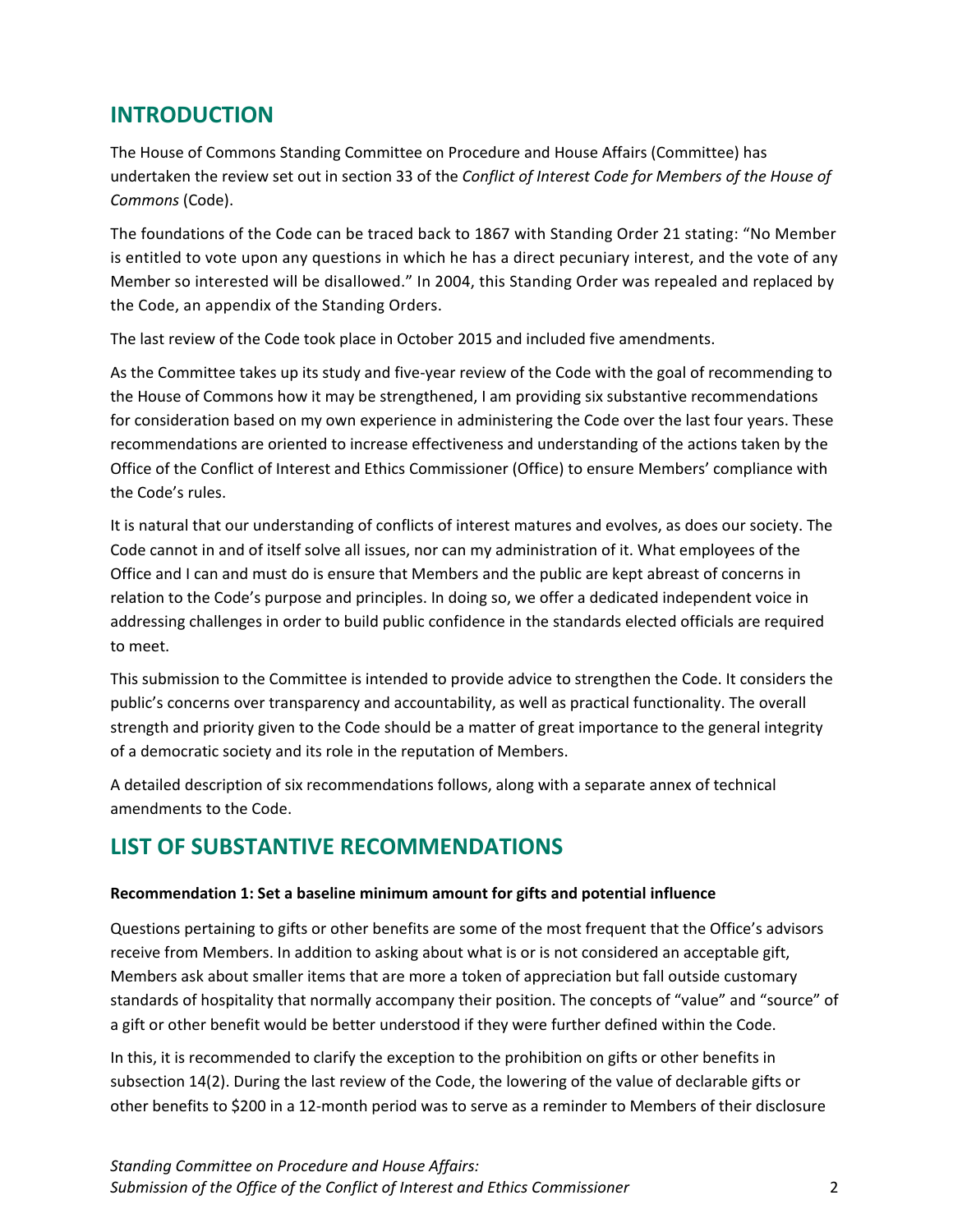obligations under the Code but was not to be so low as to create an undesirable administrative burden. Correspondingly, it is proposed to add a new subsection outlining a minimum all-inclusive threshold of \$30 in a 12-month period from which the acceptability of a gift or other benefit must be assessed. This minimum threshold would complement the requirement to disclose any acceptable gifts or other benefits from the same source in a 12-month period whose total value is \$200 or more. This very modest amount is unlikely to present any conflict of interest, so long as it is not a recurring practice from the same donor.

Another recurring question concerns gifts offered by lobbyists who are registered to lobby the House of Commons. Many gifts, in particular meals or refreshments, do not immediately fall into the category of customary standards of hospitality that normally accompany a Member's position. In my view, a gift or other benefit of a modest amount (\$30 or less, all-inclusive in a 12-month period) offered by a lobbyist would be unlikely to present any conflict of interest and should be allowed. It is recommended to create a new subsection to clarify this exception under the general rule.

Adding this clarification would bring a more open understanding of the determination I must make when considering a matter under the reasonable person test (subsection 14(1)), which consists in determining whether a reasonable person with knowledge of the relevant fact could conclude that a gift or other benefit might reasonably be seen to have been given to influence the Member in the exercise of their official duties or functions. In this, a clear standard would be established for all parties, as any gift or other benefit offered by a lobbyist that is over the \$30 all-inclusive threshold would never be acceptable.

Members and their family members would still be prohibited from accepting gifts or other benefits that might reasonably be seen to have been given to influence the Members in the exercise of their parliamentary duties or functions.

The acceptability test also applies to gifts or other benefits received when attending charitable or political events, as well as to gifts or other benefits received from an all-party caucus established in relation to a particular subject or interest.

### <span id="page-5-0"></span>**Recommendation 2: Strengthen and align the Rules of Conduct against furthering private interests of friends and family members**

The Code's Rules of Conduct prohibit Members from furthering certain private interests, either when performing their parliamentary duties and functions (section 8), when using their position to influence another person (section 9), or when using information obtained in their positions as a Members that is not available to the public (section 10). The Code sets out three categories of private interests that cannot be furthered in such situations: those of the Member, those of a member of their family, or those of any other person or entity that are improperly furthered.

In this regard, I first note the disparity between the definition of "family" under subsection 3(4) of the Code and that of "immediate family" in the *Members By-law*. The latter document provides for a more expansive definition of "family member" to include a Member's siblings, parents, and in-laws, to name but a few. For both simplicity and to avoid confusion, I recommend a similar expansion of the definition of "family member" in the Code, aligning the Rules of Conduct to the higher standard set out in the *Members By-law*.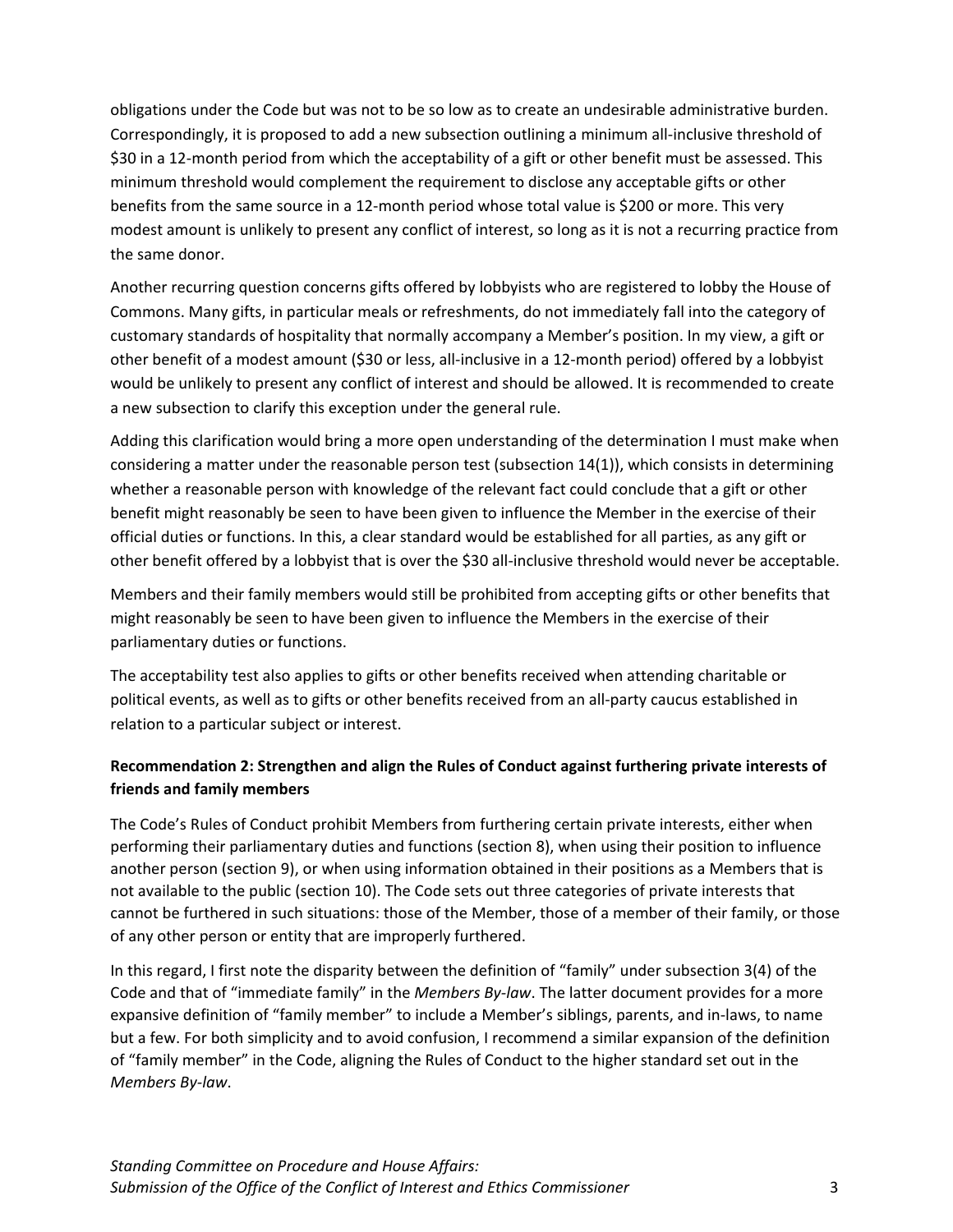This would, however, necessitate consequential amendments to other references to family members throughout the Code where, for example, only disclosures from spouses or children are required.

In addition to a proposed expansion of the definition of "family member," I also recommend adding a prohibition in the Rules of Conduct against the furthering of a friend's private interests (sections 8, 9, and 10) and subsequent disclosure and obligation to recuse oneself (sections 12 and 13). Currently, any action taken by a Member to further the private interests of a friend must be qualified as improper to constitute a breach of their obligations set out in the above-mentioned sections. As the Code does not define the types of circumstances in which a Member would be considered to improperly further the private interest of another person, this determination must be made having regard to all the circumstances of each case.

The *Conflict of Interest Act* provides that the private interests of friends cannot be furthered to the same degree as those of public office holders or their relatives. This means that once a friendship has been established, it is inherently improper for that friend's interests to be furthered by a public office holder in the exercise of their official duties. Several examination reports under the Act provide indicators of what constitutes a friend for the purposes of an examination by the Commissioner. It is proposed to adopt the same test for inquiries conducted under the Code.

### <span id="page-6-0"></span>**Recommendation 3: Prohibit outside activities incompatible with a Member's parliamentary duties and functions**

The Code does not regulate the conduct of Members outside of their parliamentary duties and functions. This is reflected in section 7, which expressly permits Members to engage in a host of outside activities such as practising a profession, carrying on a business, or sitting on a board of directors. I am of the view that many of these activities, especially when done for remuneration, are fundamentally incompatible with service to Parliament, which the Code states is a public trust. A Member's primary and overriding consideration must be to serve the public interest and represent constituents to the best of their abilities. When Members are engaging in activities that seek to further their private pecuniary interests, the public interest is not best served.

One of the underlying principles of the conflict of interest regime set out by the Code requires Members to perform their official duties and functions and arrange their private affairs in a manner that bears the closest public scrutiny. This principle of the Code emphasizes that this is an obligation that may not be fully discharged by simply acting within the law. It confirms that the House of Commons imposes on its Members the highest standards of conduct; accordingly, Members are expected to conduct themselves keeping this principle in mind.

It is therefore recommended to repeal section 7, as it is currently worded, and replace it with a new rule of conduct prohibiting the same outside activities that are currently enumerated under section 7. An exception would be provided for activities that the Commissioner determines are not incompatible with a Member's parliamentary duties and functions (for example, activities done without remuneration or to maintain accreditation with a professional order).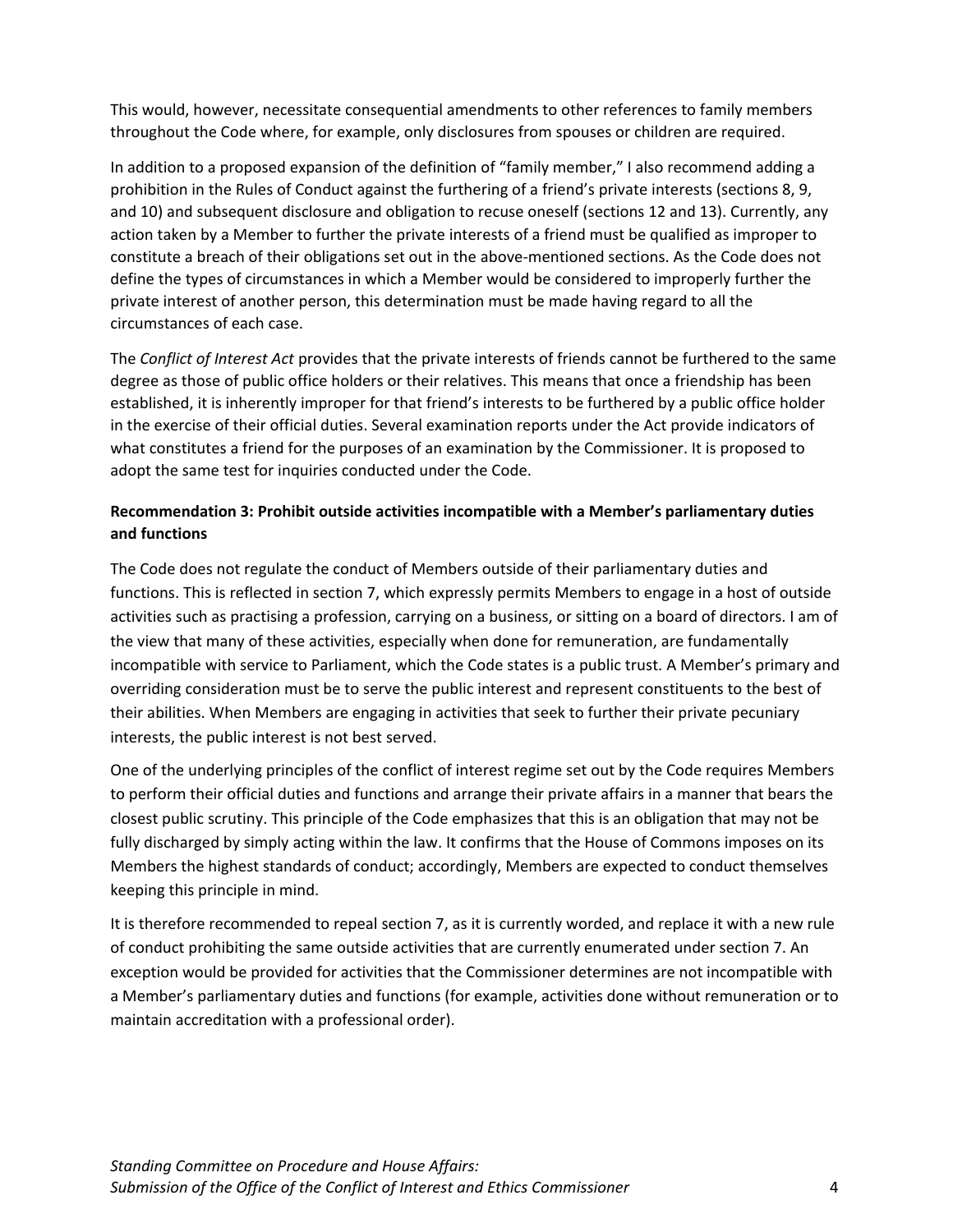#### <span id="page-7-0"></span>**Recommendation 4: Build coherence within the Code for sponsored travel**

Each year before the end of March, the *List of Sponsored Travel* is tabled in the House of Commons (subsection 15(3)). This report compiles Members' sponsored travel for the previous calendar year and any amendments. Questions inevitably arise regarding this process: the public or media will ask the Office whether Members have received approval for certain travel or whether Members who have accepted invitations while sitting on various committees are in a conflict of interest, among other similar subjects. Despite being responsible for providing a summary of this information, I have no role in providing guidance on the acceptability of the travel itself. I believe this should be changed. Subjecting sponsored travel to the acceptability test used for all gifts or other benefits would address any concerns over whether the sponsored travel could reasonably be seen to have been given to influence a Member in the exercise of their parliamentary duties.

Simply put, sponsored travel is a gift that has been expressly carved out of the prohibition on gifts or other benefits (section 14). Although sponsored travel requires that a statement be filed with the Office disclosing travel costs exceeding \$200 (that are not wholly paid from the Consolidated Revenue Fund or by the Member personally, their political party or any parliamentary association recognized by the House of Commons), neither a formal approval process, nor an acceptability test applies to this gift. It is not difficult to see why sponsored travel within Canada and other countries should be considered a potential conflict of interest for the Member who is accepting it.

Although sponsored travel offsets limited travel budgets that Members may have, it creates in many cases the appearance of a conflict of interest. In this regard, it is important to remember that, as is the case for gifts or other benefits that Members can receive, the mere appearance of a conflict of interest from accepting sponsored travel is contrary to the Code's guiding principles (paragraph 2(e)) and can be perceived as compromising a Member's integrity and judgment.

Conversely, not all groups have the means to offer sponsored travel to Members, thereby creating a disparity in terms of the ability of organizations to exchange with interested and influential parties. Organizations with less financial means at their disposal are unable to share their views on issues of mutual concern and strengthen the positive dialogue with different parties in the same fashion. This can also foster the perception of preferential access to elected officials, which does nothing to enhance public confidence and trust in the integrity of the House of Commons as an institution.

Concerns over the acceptability of "free travel" is not limited to the role of the Office in providing Members with conflict of interest guidance, nor is the questioning of the suitability of this type of activity limited to Canada. Adding an acceptability test would at least put aside any concerns over whether sponsored travel could reasonably be seen to have been given to influence a Member in the exercise of their duties, now or in the future, and whether it could compromise their personal judgment or integrity in accordance with the provisions of the Code. This amendment would not negate the ability of a Member to be, for example, a speaker at a conference as this type of activity, in most instances, relates to a Member's position and could be an exclusion.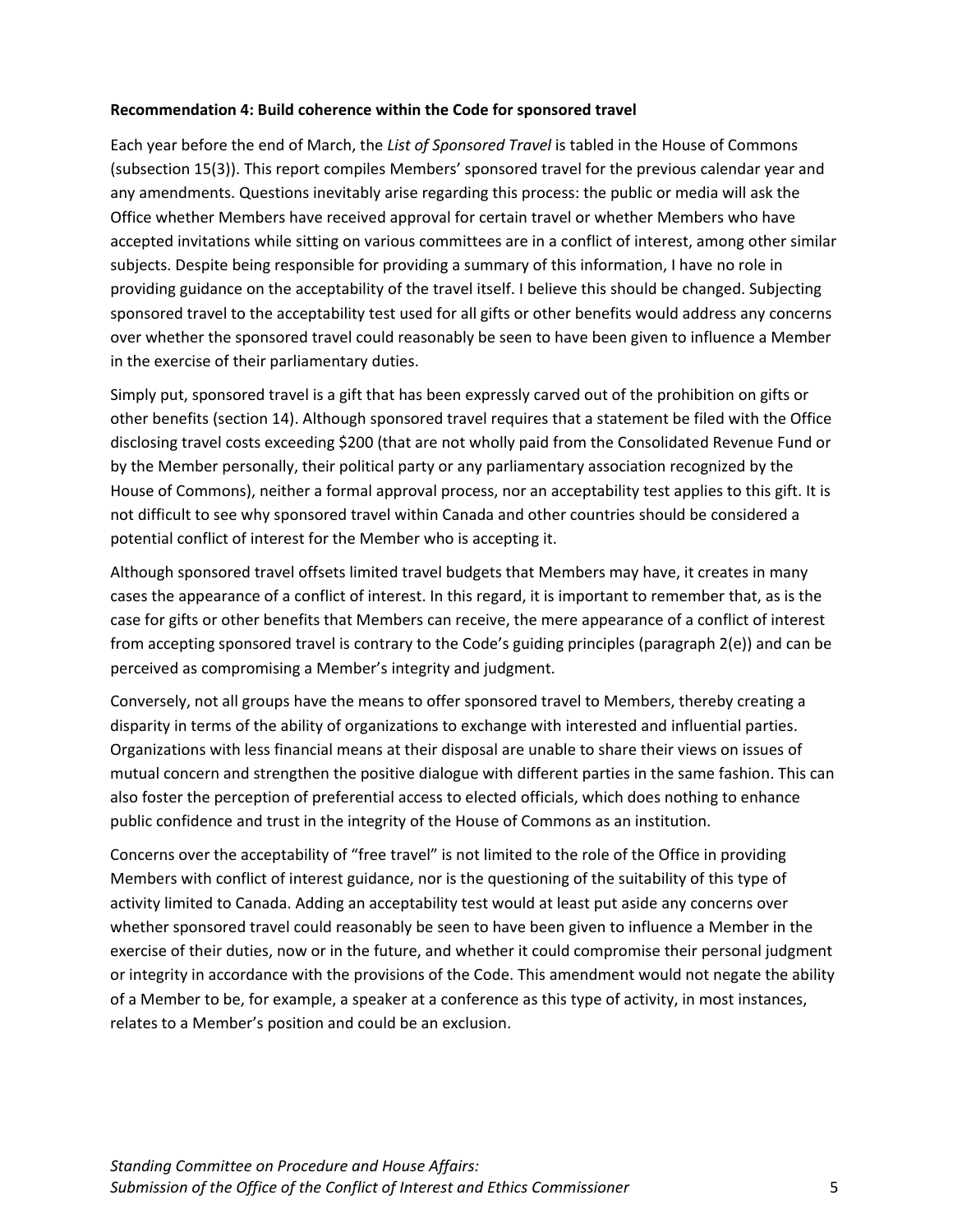I would therefore strongly recommend that the Committee reconsider this matter as to enhance the public's trust and confidence in their integrity and that of the House of Commons. If sponsored travel is to be seen as acceptable, it should follow the same acceptability test for gifts or other benefits, and the current practice of making a public declaration and providing supporting documents should be continued. In this, if sponsored travel is to be subject to an acceptability test, the practice of producing the annual *List of Sponsored Travel* could potentially be discontinued (subsection 15(3)) as the travel listed in the public registry would be subject to an acceptability test, the same way gifts are. While used by some as a reference tool, the information in the *List of Sponsored Travel* is replicated in the public registry.

#### <span id="page-8-0"></span>**Recommendation 5: Enhance understanding with mandatory training for new Members**

As mentioned at my appearance before the Committee on December 14, 2021, I believe that it is incumbent on all Members to develop an understanding of the principles of the Code and to follow them. Under my direction, the Office has been proactively developing opportunities to expand and maintain a focus on education, with an emphasis on high-risk subject areas. While we seek to reach Members where and when they want and continue to explore new approaches, voluntary training sessions offered to Members are generally poorly attended. I therefore recommend establishing mandatory training for new Members within the first 60 days after their confirmation of election, as well as annual training for all Members.

This timeline aligns precisely with the initial compliance process; as a result, mandatory training would improve understanding of requirements before disclosure statements are submitted, as they are at times incomplete due to lack of knowledge on the scope of the requirement. This training would, of course, be open to any other Members who may wish to refresh their understanding. It could be in the form of online self-directed training or interactive group sessions with a representative from the Office. This introductory training should not, however, exceed two hours.

The mandatory annual training that would follow is not intended to be onerous for all Members. Rather, it would be built around a series of specific key topics, addressed in brief self-directed modules focusing on major issues related to conflicts of interest that could include obligations, substantive rules, recusals, changes to the Code, the importance of ethics, and the like. The self-directed portion could be followed by attendance at a live online session. This type of training is not only trackable to ensure genuine completion, but it acknowledges the strides we have taken in recent years to meet Members where and when they are available.

Codifying training is a preventative measure. Mandatory training provides an opportunity to better understand the principles of the Code*.* It would also enable Members to understand the types of situations in which they should pre-emptively seek advice and guidance from the Office.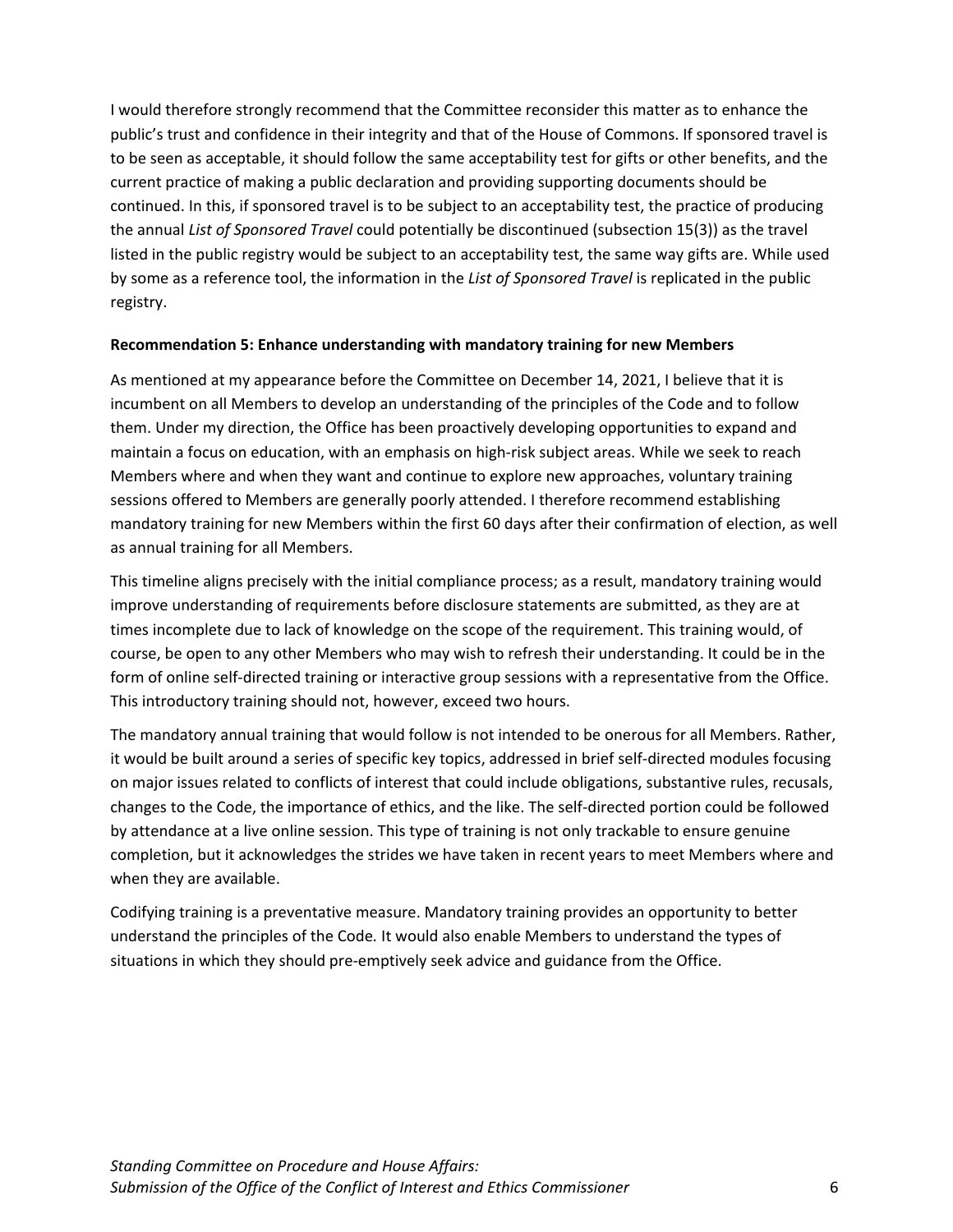#### <span id="page-9-0"></span>**Recommendation 6: Increase autonomy to amend forms and provide generalized guidance**

Building upon the importance of education, another opportunity to expand understanding was noted during my appearance before the Committee on December 14, 2021. It related to the interconnected nature of certain provisions of the Code, namely the adoption of guidelines and forms (section 30), and the need to undertake educational activities (section 32). Additional autonomy is critical to enable the ability to provide timely and transparent guidance that can be generalized for Members and improve public understanding.

The Code provides that I can adopt interpretative guidelines and forms to ensure compliance with the Rules of Conduct set out in the Code in addition to any procedural guideline. However, the approval mechanism for guidelines and forms has inefficiencies that impact Members' compliance and my duties and functions related to the Code. It would therefore be extremely beneficial for all parties if the Commissioner was granted additional autonomy in order to provide the needed guidelines to explain the Code's provisions, all while respecting the Code's boundaries in terms of disclosure of private information.

The ability for the Commissioner to issue generalized guidelines or forms as part of the administration of the Code should be provided for in section 30, without requiring the prior approval of the Committee and concurrence by the House of Commons. This would still allow the Committee to maintain oversight on such matters should it wish to review, approve and recommend major adjustments or address vulnerabilities related to the Code.

### <span id="page-9-1"></span>**CONCLUSION**

A clear and well-understood set of conflict of interest rules provide the foundation of expectations both for elected officials who must comply with them and for Canadians who have elected them. The principles of the Code are well established and have served the House of Commons; overall, they are functioning well. However, as should be the case in any modern democracy, the finer points of the Code need to evolve as we develop a broader understanding of conflicts of interest. This allows us to test their continued relevance and to address shortcomings identified through experience.

This submission was compiled throughout the four years I have held the position of Commissioner, with the participation of advisors and lawyers who work with the Code daily. The six substantive recommendations are carefully considered and reflect the most important of the changes we wish to put forward for the Committee's and the House of Commons' consideration. They seek to add clarity in order for Members to assess the acceptability of gifts or other benefits and to allow for more effective and prudent management by the Office; strengthen and align the rules of the Code related to furthering friends' and family members' private interests and expand the definition of "family member"; prohibit outside activities that are not compatible with Members' duties and functions; enhance the coherence of the Code's provisions for sponsored travel; and build a better understanding of the principles of the Code through mandatory training and consideration for additional autonomy in offering general guidance.

Together, the recommendations and supporting annex of technical amendments are designed to provide greater accountability and improved transparency for Canadians. I believe they are sound and realistic.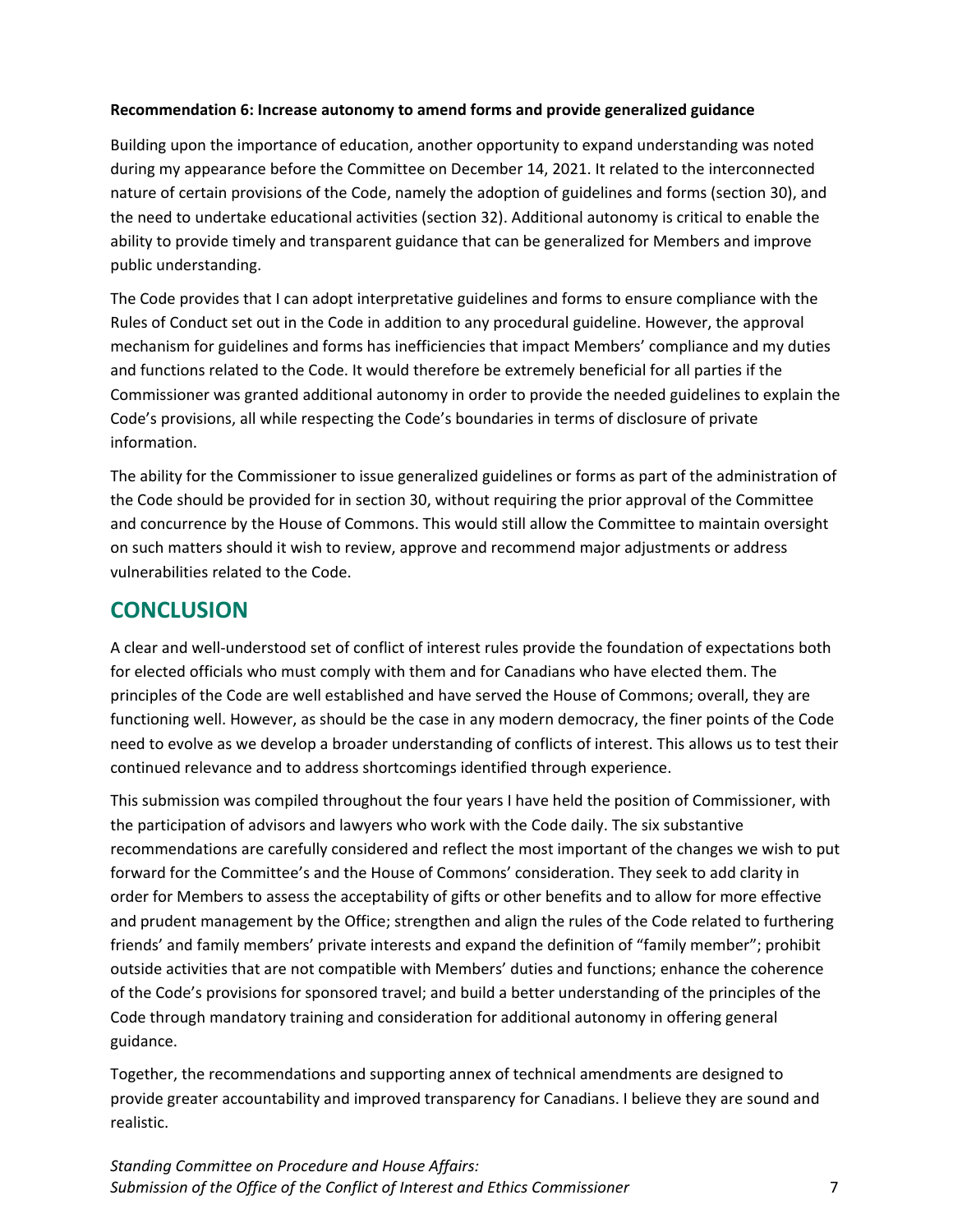## <span id="page-10-0"></span>**SOURCES**

France, High Authority for transparency in public life. ["Ressources / Documents utiles."](https://www.hatvp.fr/ressources-documents-utiles/) 2022.

Kipp, Alex. ["When Ethics is a Hot Topic.](https://cdn.ymaws.com/www.cogel.org/resource/resmgr/cogel_guardian/COGELGuardianOct2021.pdf)" *COGEL's The Guardian*. Vol. 42, No. 3, November 2021.

Neumark, Gerry. ["Controlling Unethical Behavior in the Local Public Sector: Problems and](https://cdn.ymaws.com/cogel.site-ym.com/resource/resmgr/cogel_guardian/COGELGuardianNov2019.pdf)  [Opportunities.](https://cdn.ymaws.com/cogel.site-ym.com/resource/resmgr/cogel_guardian/COGELGuardianNov2019.pdf)" *COGEL's The Guardian*. Vol. 40, No. 3, November 2019.

Office of the Integrity Commissioner of Ontario. ["Guidance on the Gift Rule.](https://www.oico.on.ca/en/ministers-staff-guidance-on-the-gift-rule)" 2022.

Organisation for Economic Co-operation and Development. *[Managing Conflict of Interest in the Public](https://www.oecd.org/gov/ethics/49107986.pdf#:%7E:text=The%20OECD%20Guidelines%20define%20a%20conflict%20of%20interest,conflict%20of%20interest%20in%20practice%20can%20be%20difficult.)  [Sector: A Toolkit](https://www.oecd.org/gov/ethics/49107986.pdf#:%7E:text=The%20OECD%20Guidelines%20define%20a%20conflict%20of%20interest,conflict%20of%20interest%20in%20practice%20can%20be%20difficult.)*, 2005.

Privy Council Office. *[Guidelines for Preparing Government Responses to Parliamentary Committee](https://www.canada.ca/en/privy-council/services/publications/guidelines-preparing-government-responses-parliamentary-committee-reports.html)  [Reports](https://www.canada.ca/en/privy-council/services/publications/guidelines-preparing-government-responses-parliamentary-committee-reports.html)*, October 2012.

Privy Council Office. *[Guide to Making Federal Acts and Regulations](https://www.canada.ca/content/dam/pco-bcp/documents/pdfs/fed-acts-eng.pdf)*, 2nd ed., 2001.

United Kingdom, Committee on Standards in Public Life. *[Upholding Standards in Public Life: Final report](https://www.gov.uk/government/publications/upholding-standards-in-public-life-published-report)  [of the Standards Matter 2 review](https://www.gov.uk/government/publications/upholding-standards-in-public-life-published-report)*, 1 November 2021.

United Kingdom, House of Commons Committee on Standards. *[Boris Johnson: First Report of Session](https://committees.parliament.uk/publications/6631/documents/71459/default/)  [2021–22](https://committees.parliament.uk/publications/6631/documents/71459/default/)*, 8 July 2021.

United Kingdom. ["Report on the conduct of Rt Hon Boris Johnson MP published.](https://committees.parliament.uk/committee/290/committee-on-standards/news/156428/report-on-the-conduct-of-rt-hon-boris-johnson-mp-published/)" News release, 8 July 2021.

United Kingdom. *[The Code of Conduct for Members of Parliament](https://publications.parliament.uk/pa/cm201719/cmcode/1882/188202.htm#_idTextAnchor000)*, 1995.

United Nations, Open-ended Intergovernmental Working Group on the Prevention of Corruption. *["Preventing and managing conflicts of interest \(article 7, paragraph 4, of the United Nations Convention](https://www.unodc.org/documents/treaties/UNCAC/WorkingGroups/workinggroup4/2018-September-6-7/V1804122_E.pdf)  [against Corruption\)](https://www.unodc.org/documents/treaties/UNCAC/WorkingGroups/workinggroup4/2018-September-6-7/V1804122_E.pdf)*," Paper presented at the Conference of the States Parties to the United Nations Convention against Corruption, 18 June 2018.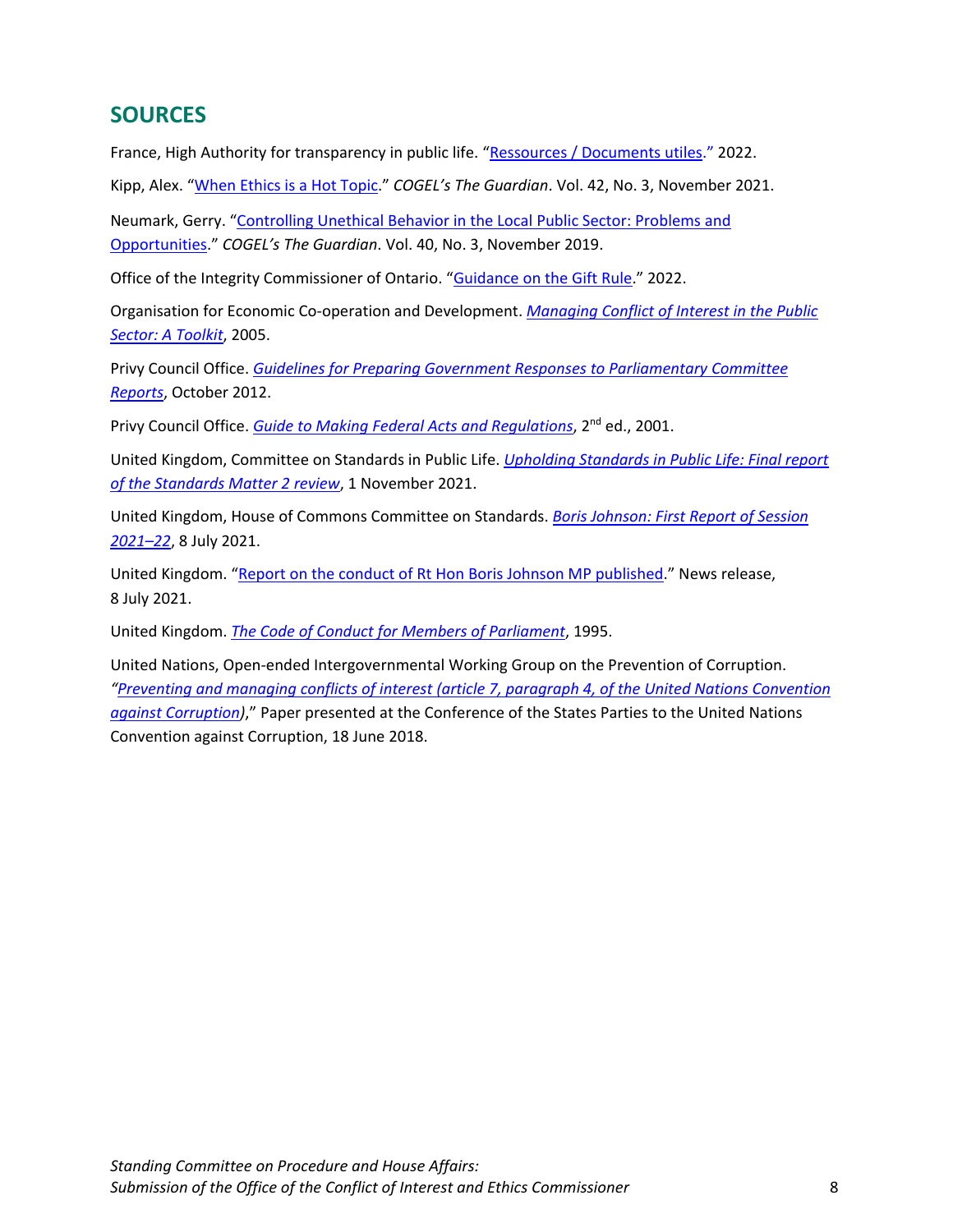## <span id="page-11-0"></span>**ANNEX**

#### **Technical amendments to the** *Conflict of Interest Code for Members of the House of Commons*

In addition to the recommendations for substantive amendments to the *Conflict of Interest Code for Members of the House of Commons* (Code), I have included a handful of recommendations for amendments that are more technical in nature. These proposed amendments are equally important since they ensure a coherent reading and understanding of the Code.

#### *Interpretation*

- 1. It is recommended to add, under subsection 3(1), a definition of "parliamentary functions" that incorporates by reference the definition used in the *Members' By-law*.
- 2. In order to track the language used in the Rules of Conduct, which reference the furthering of private interests of entities (in particular, sections 8-10), it is recommended to add the word "entity" to subsections 3(2) and 3(3).
- 3. For greater certainty, it is recommended to add the word "council" to paragraph 3(2)(e), so as to include organizations such as municipal and school councils.
- 4. Subsection 3(3) of the Code enumerates four instances where a Member is not considered to further their private interests or the interests of another person. The English-language provision requires the matter in question to be situated in one of the four enumerated categories. The *interest in the matter* is then evaluated to determine whether it can be properly excluded from the furthering of a private interest. Conversely, the French-language version focuses only on whether the *interest* itself resides in one of the four enumerated categories.

It is recommended to amend the French-language version of subsection 3(3) to match the reading of the English-language version.

#### *Gifts – section 14*

5. The French-language version of subsection 14(1) should be amended to read "[…] qui pourrait raisonnablement donner à penser […]"

#### *Content of disclosure statement*

6. Under section 21, Members are required to submit a disclosure statement that identifies assets or liabilities that "exceed" \$10,000, as well as sources of income "greater than" \$1,000. A disclosure summary is made public under section 24. Assets or liabilities with a value of "less than" \$10,000 and sources of income "less than" \$10,000 are not required to be set out in the summary. To ensure there are no gaps in what must be disclosed and subsequently made public, it is recommended to amend subparagraphs 21(1)(a)(i) and (ii) to read "\$10,000 or more," and paragraph 21(1)(b) to read "\$1,000 or more."